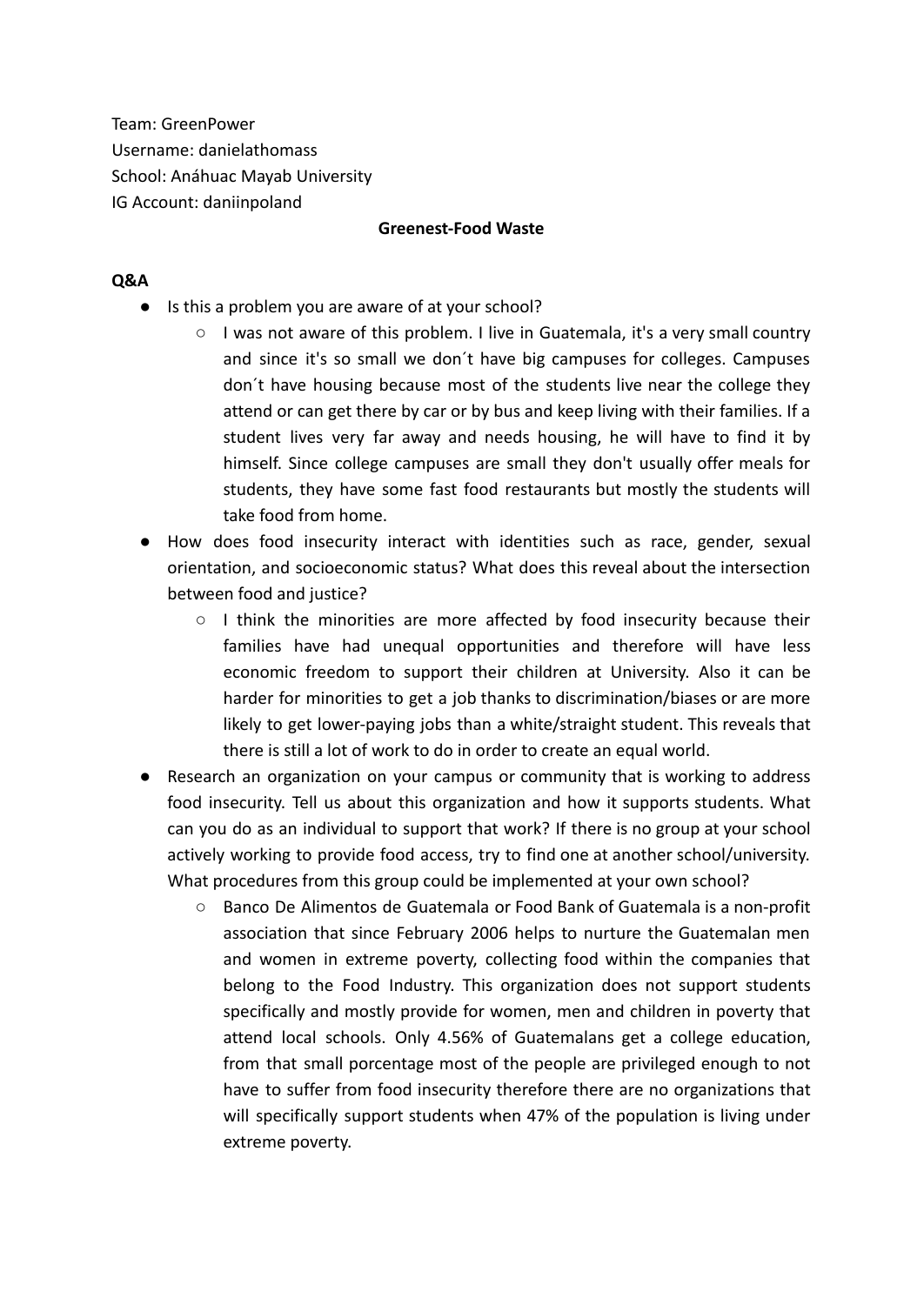- As an individual I can volunteer in communal dining rooms where a lunch is worth Q1 the equivalent of \$0.13 and offer to pay for lunch for people that day. I can also contribute groceries to organizations and have a day where me and a group of people can make a meal to go and give to the homeless or to a poor village.
- The College & University Food Bank Alliance (CUFBA) is a professional organization of campus-based programs focused on alleviating food insecurity, hunger, and poverty among college and university students in the United States. CUFBA provides support, training, and resources for campus food banks/pantries that primarily serve students. I think something as important as providing food to students is to train them, give talks about how to manage their finances, where to look for food and tips to save money when grocery shopping, how to manage your time with school and work, etc. informing students so they are not depending on a organization for all their college time but are able to surpass it at some point. I think this should be implemented from High School so when students enter college they are already prepared to face these challenges and know that asking for help is okay.

### **Food Issue**

Healthy food is a very big issue in the High School I attended. My High School had a small cafeteria that only sold fast and not healthy food, most of the kids had to bring their snacks and lunches from home. This might not sound as a problem so far but many kids have two working parents that didn't have the time to prepare a proper lunch and snacks for school so they opted for cookies or trinkets for snacks and freeze foods such as mini pizzas, corn dogs or pupusas for lunch. Fruits and veggies were not to be found, even in some of the lunches that were prepared like pastas or sandwiches. These diets are not only full of carbs and fats but do not provide any protein and nutrients. Poor nutritions has shown to contribute to stress, tiredness, increasing the capacity to work and learn. In addition, it can contribute to the risk of developing some illness and other health problems such as being overweight or obese, tooth decay and high blood pressure. For me, implementing a cafeteria that offers affordable meals is a great way to fight this issue. This way the parents that don't have time to prepare their kids meals will not have to worry about their children's meals and will be ensured that the meals are more nutritious. To make it more affordable, offering a monthly meal plan can be a choice, this way there is also less food waste since the cook will know how many meals it's making. Another way to fight this is offering healthy snacks like fruits instead of only junk food. The school could also encourage the kids to have colorful meals, showing that eating fruits are veggies is delicious and can be fun. For example, instead of a candy as a reward they could give a caramelized apple or a strawberry with chocolate that is still a treat and has some sugar to it but it has more nutrients because of the fruit inside, it doesn't have to go that far even, they could give fruit snacks, dehydrated fruit or even gum.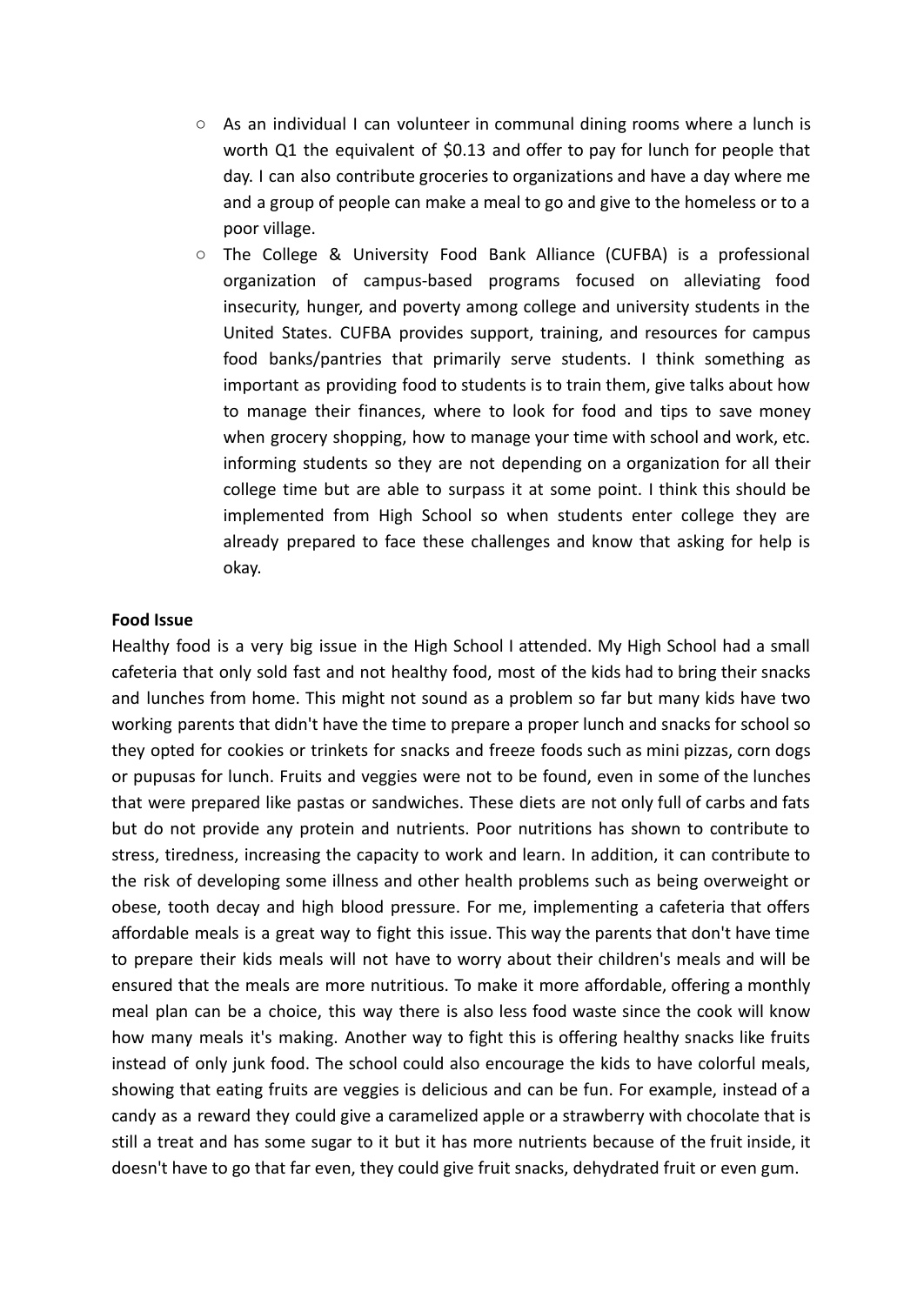Post one food waste-related call to action on Instagram that other students can join in on. Make it a simple, clear, eye-catching visual with an informative caption.

## **Screenshot of the post:**



Around 1.3 billion tonnes of food are wasted every year costing the global economy close to \$940 billion each year and our planet's air, water, oil and soil pollution. All this food is wasted and still there are people with hunger. It is our duty to take care of our food waste, how are you reducing your food-waste?

@TurningGreenOrg @FoodprintOrg @FoodTank #PGC2021.